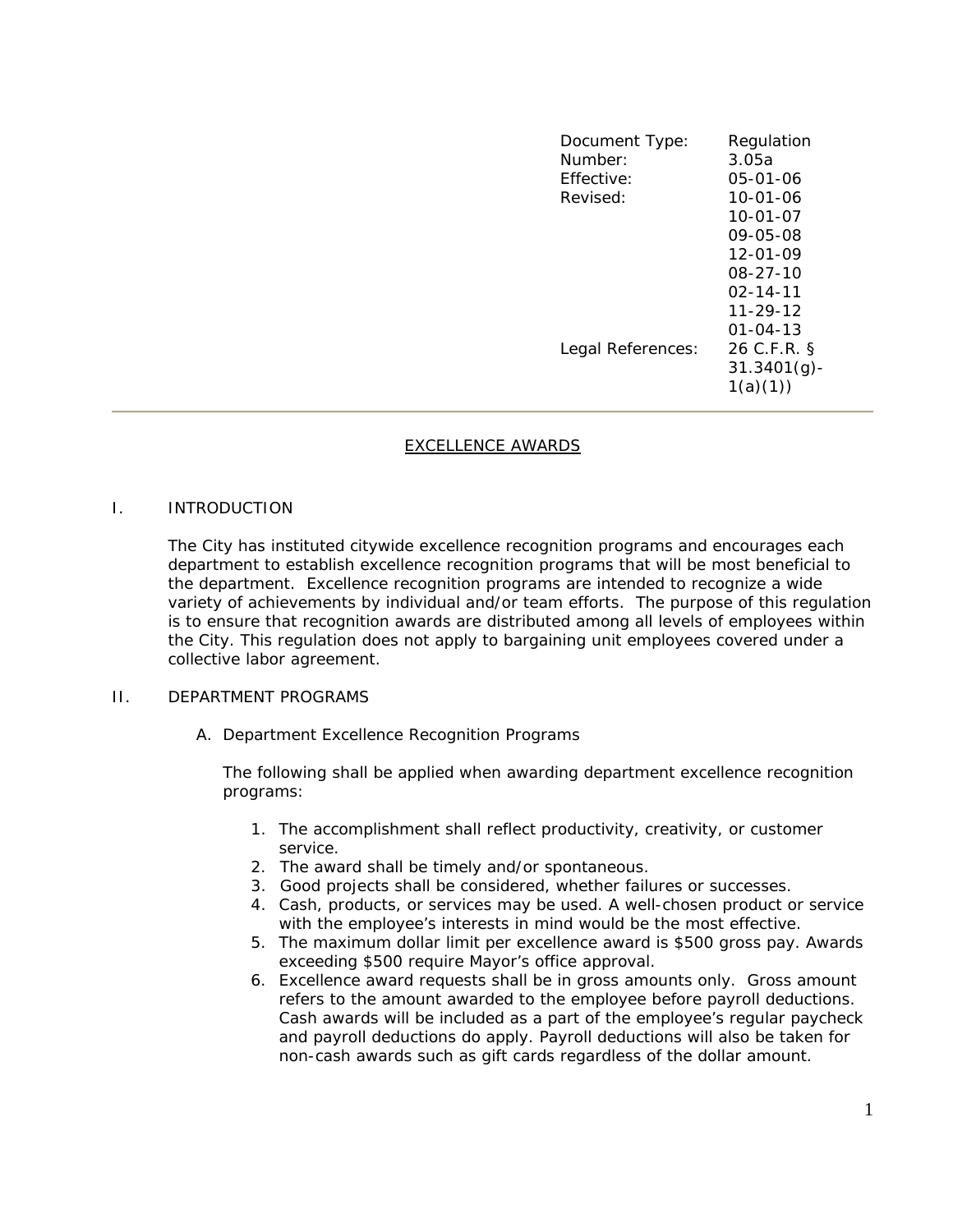- 7. Monetary awards will be included as part of the employee's regular payroll check.
- 8. Supervisors may use the template letter in Exhibit 3.05d to notify the employee of the award.
- 9. More than one excellence award may be given to an employee per fiscal year; however, the combined total value of the excellence awards shall not exceed \$500 per fiscal year without Mayor's office approval.
- 10. Departments may spend up to the budgeted amount. Excellence award funds may be used to fund goal achievement in accordance with the Performance Management regulation. Excellence award money that funds goal achievement does not count towards the employee's excellence awards cap. Unexpended excellence award funds will be "turned back" at the end of the fiscal year.
- 11. Excellence award funds shall not be used for sick leave incentive programs.
- 12. Unless otherwise allowed in this regulation, special departmental recognition events exceeding \$500 are subject to approval by the Mayor's office.
- 13. The Department of Finance and Administration will set yearly deadlines for year end award submissions based on business needs.
- B. Initiating a Department Excellence Award

The following process outlines how departments initiate employee excellence awards:

- 1. The supervisor shall initiate all excellence awards by completing an Excellence Award Authorization form (see Exhibit 3.05b).
- 2. Employees currently on an improvement plan and/or employees who have received a written reprimand or suspension in the six months prior to the proposed giving of the award are not eligible for employee excellence awards.
- 3. The award shall be authorized by the Department Director or designee in accordance with this regulation.
- 4. The department shall send a copy of the approved Excellence Award Authorization form to HR Payroll for processing.
- 5. The department initiating the award shall ensure all levels of employees are receiving awards.

## III. CITY-WIDE PROGRAMS

To encourage the citywide recognition of the performance and the years of service of employees, the City has the following programs:

A. Service Awards

The City recognizes employees on an annual basis for their years of service. Specifically, employees are recognized when they achieve 5, 10, 15, 20, 25, and 30 years of service. Subject to budget limitations, eligible employees receive a certificate and are given the opportunity to select a suitable gift. These individuals are also recognized on the City's Inside page.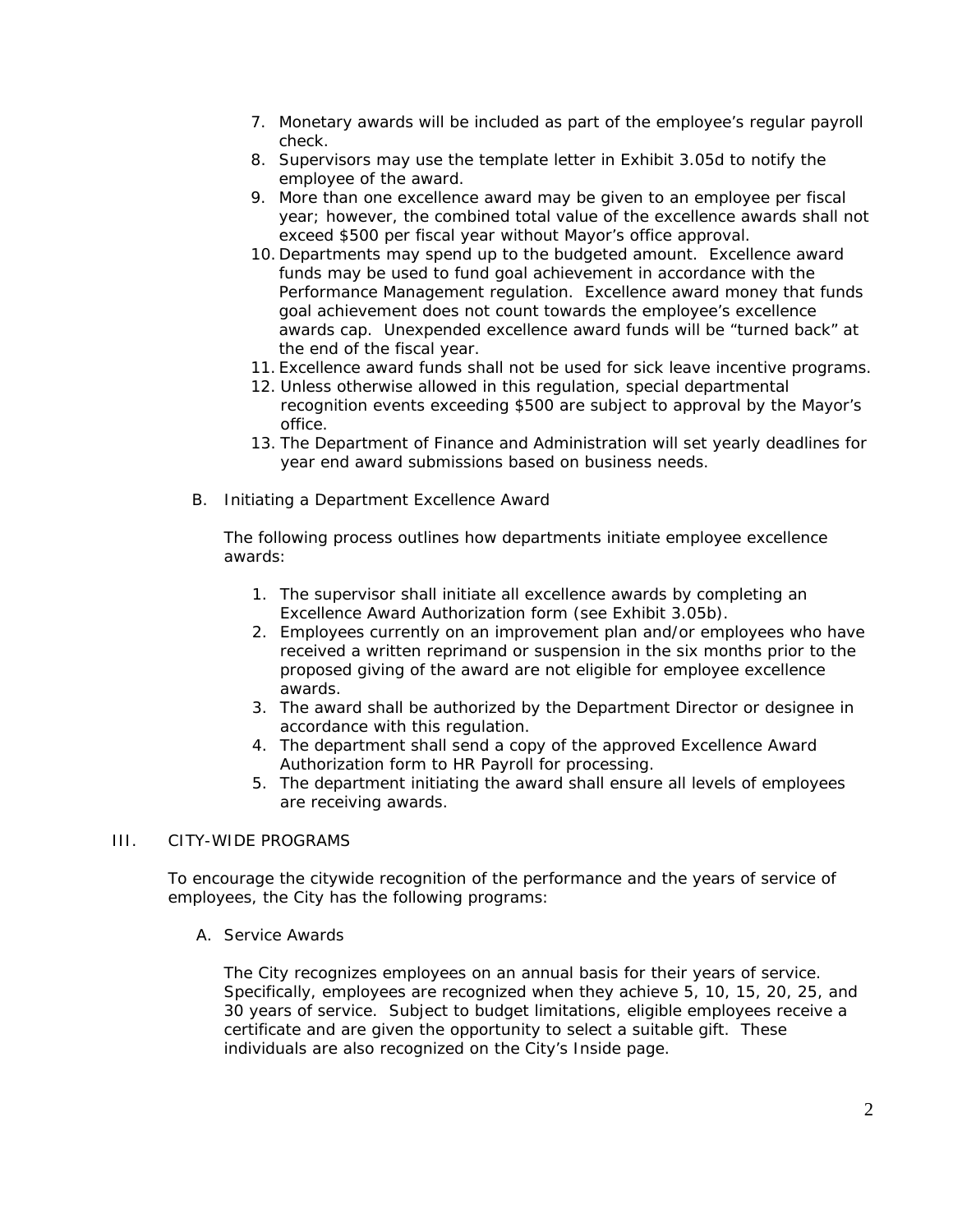B. Employee of the Year

On an annual basis, the City will recognize an employee of the year in the following classifications:

- 1. Non-Exempt General Employee
- 2. Exempt General Employee
- 3. Senior Manager
- 4. Command Staff
- 5. Department Director
- 6. Firefighter
- 7. Police Officer

Employees will nominate and select their own department's non-exempt and exempt general employee of the year.

Any employee may nominate another general employee in his or her department who has successfully completed the probationary period, using the form in Exhibit 3.05c of this regulation. Nominations are due to the department selection committee, the Department Director, or his or her designee by September 10.

For departments without a selection committee or standing process, it is recommended that a team of 5 to 10 employee representatives, from various divisions in the department, read all the nominations and select an employee from each of the two categories by ranking the nominations and/or voting in rounds. Depending on the size of the department and number of nominations received, the team may choose to rank all nominations and vote for the top 3 to 5 employees. Employees on the team may wish to discuss the nominations and vote again until a selection is made in each category.

Upon receiving approval from the Department Director, each department will then submit the department non-exempt and exempt employee of the year to the Wages and Benefits Team representative by October 1. The Wages and Benefits Team will use the same ranking and voting process to determine the City of Boise Non-exempt and Exempt Employee of the Year awards.

The Wages and Benefits Team will forward the names of all departments' Employee of the Year nominees and the individuals selected in each category to the Office of the Mayor by November 1 so that awards can be prepared and presented at a recognition event.

In conjunction with the applicable departments, the Mayor's office will select the Senior Manager, and Department Director of the year. The Fire and Police Departments will determine their own processes to select a member of Command Staff and a Firefighter and Police Officer of the year.

The above individuals are eligible for an Excellence Award in accordance with this regulation and budget limitations.